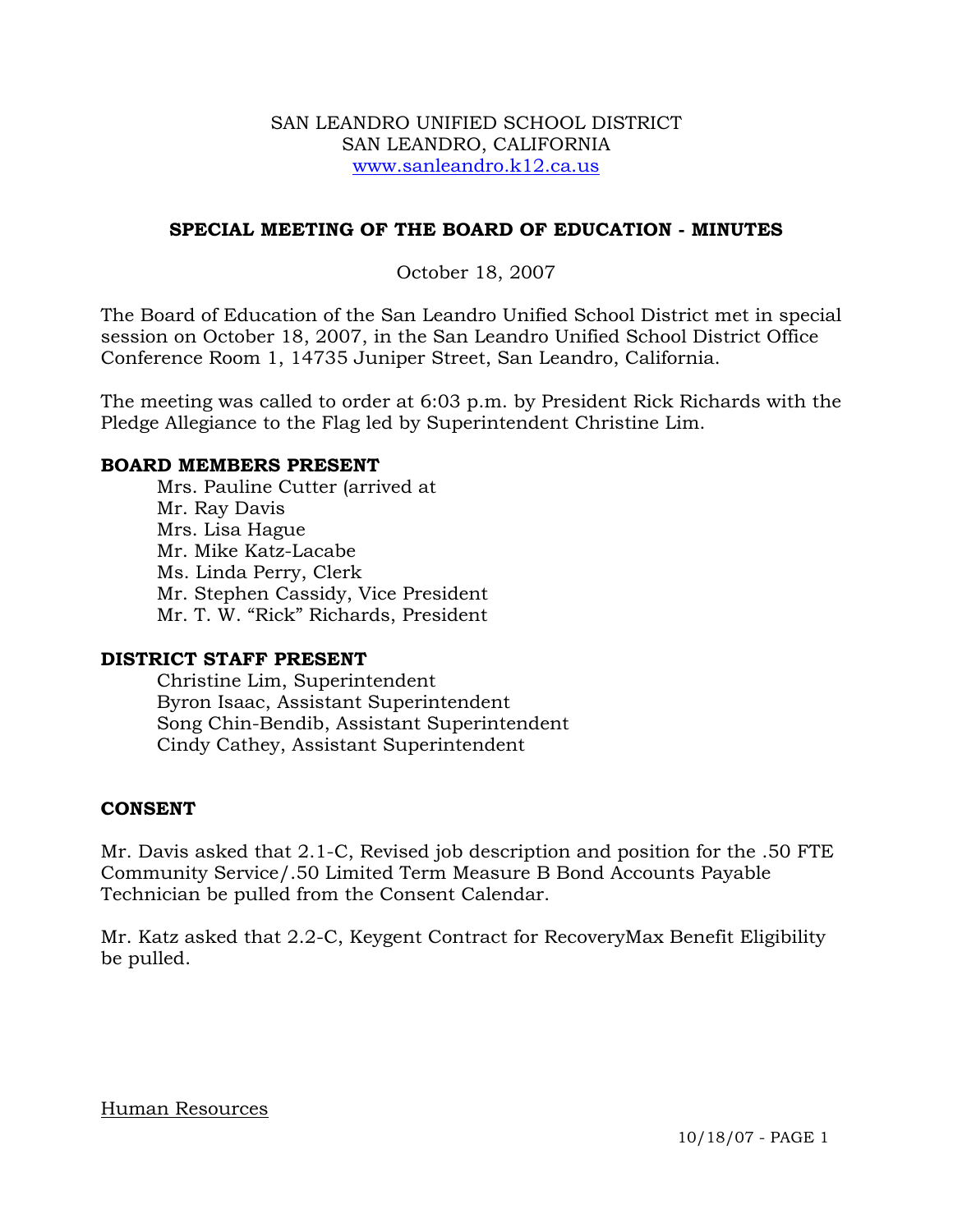# 2.1-C Revised Job Description and Position for the .50 FTE Community Service/.50 FTE Limited Term Measure B Bond Accounts Payable Technician

Superintendent and Assistant Superintendent Byron Isaac clarified as part of the Restructuring Plan, the 1 FTE Community Services Technician position was changed to a .50 FTE Community Service Technician position and a .50 FTE Accounts Payable Technician the position on April 4, 2004. At the onset of Measure B the employee began working on a daily basis to address Measure B and Bond project matters. Once it was discovered that the employee was currently working in this proposed capacity for Measure B, and that it hadn't gone to the Board, the District began to rectify this, and was proposing a revised job description that accurately describes the current duties of the position. Mr. Isaac also said that the he has spoken to the employee as well as the California School Employees Association (CSEA), and they understand that at the conclusion of Measure B the District cannot guarantee a .50 position.

Mr. Cassidy was concerned about the necessity of this position and the "hit" to Measure B funds. Responding to Mr. Cassidy, staff explained that the Bond Director, Bond Administrative Assistant, Bond Technician, and this position would be funded out of Measure B for a total of 3.5 FTE, and that the limited term Measure B Bond Accounts Payable Technician would be working to maintain the financial accounting records including processing, purchase orders, paying invoices, tracking construction payments, etc.

Mrs. Cutter was concerned about the possible cut to a CSEA position at the conclusion of Measure B, and suggested "freezing" the .50 the General Fund Accounts Payable Technician for 3 three years to give the District time to assess the financial situation of the general fund.

Following a lengthy discussion on the pros and cons of Mrs. Cutter's suggestion, a motion was made by Mr. Davis and seconded by Mrs. Hague to approve the Board approved the Revised Job Description and Position for the .50 FTE Community Service/.50 FTE Limited Term Measure B Bond Accounts Payable Technician as presented. Unfortunately the motion died, with Trustee Cutter making the following alternate motion: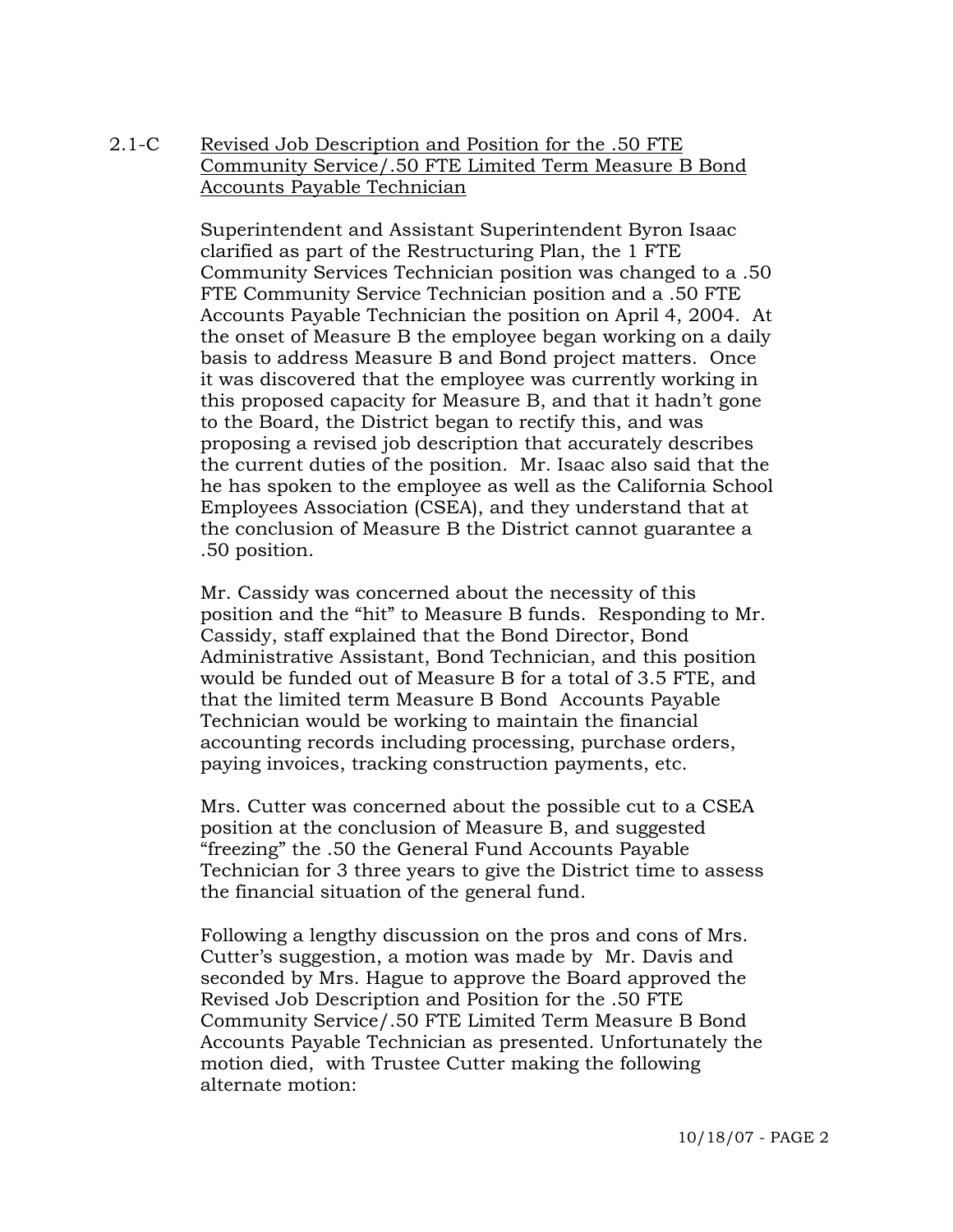On a motion made by Mrs. Cutter and seconded by Ms. Perry, the Board did not approve to freezing the .50 Accounts Payable Technician position from the general fund by the following vote:

 Cutter, Perry voting aye Cassidy, Davis, Hague, Katz-Lacabe, Richards voting no

Following the failure to pass the motion, and further discussion, the original motion was brought forward.

On a motion made by Mr. Davis and seconded by Mrs. Hague the Board approved the Revised Job Description and Position for the .50 FTE Community Service/.50 FTE Limited Term Measure B Bond Accounts Payable Technician as presented by a 6-1 vote. Trustee Cutter voting no.

## Business Operations

# 4.1-C Keygent Contract for RecoveryMax Benefit Eligibility Review

Responding to Mr. Katz's interest if Keygent was familiar and receptive to including encryption for security as part of their services, Assistant Superintendent Song Chin-Bendib noted that Keygent agreed that all electronic files would be encrypted and password protected at the highest level without additional cost to the District.

On a motion made by Mr. Katz and seconded by Ms. Perry, the Board approved the contract for Keygent's RecoveryMax Benefit Eligibility Review by a 7-0 vote.

# **PUBLIC TESTIMONY ON NON AENDA ITEMS**

None

# **PUBLIC COMMENTS**

# **CLOSED SESSION**

At 6:30 p.m. the Board went into Closed Session regarding Public Employee Performance Evaluation, Title Superintendent's Evaluations pursuant to Government Code Section 54957.

The Board returned to open session at 8:15 p.m. President Richards noted that the Board had been in closed session and no action was taken.

10/18/07 - PAGE 3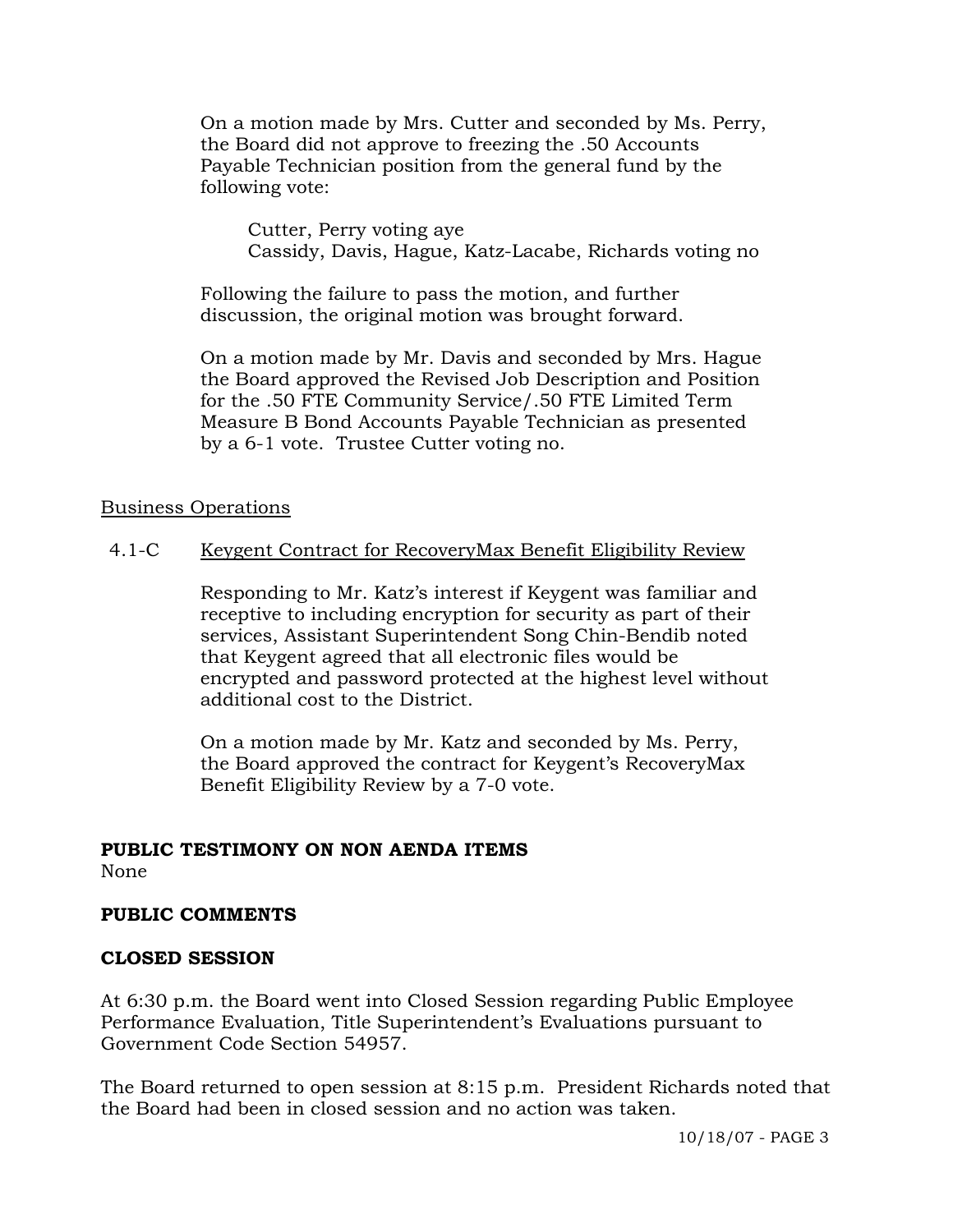## **BOARD MEMBER COMMENTS**

Mr. Richards requested that the meeting be adjourned in memory of Nancy Cutter, a District employee since 1975 and recently retired, who passed away on October 17, 2007. The Superintendent added that the flags would be flown at half staff on Monday, October 22 in her memory, and tomorrow, October 19, in memory of San Leandro High School student Gregory Ballard.